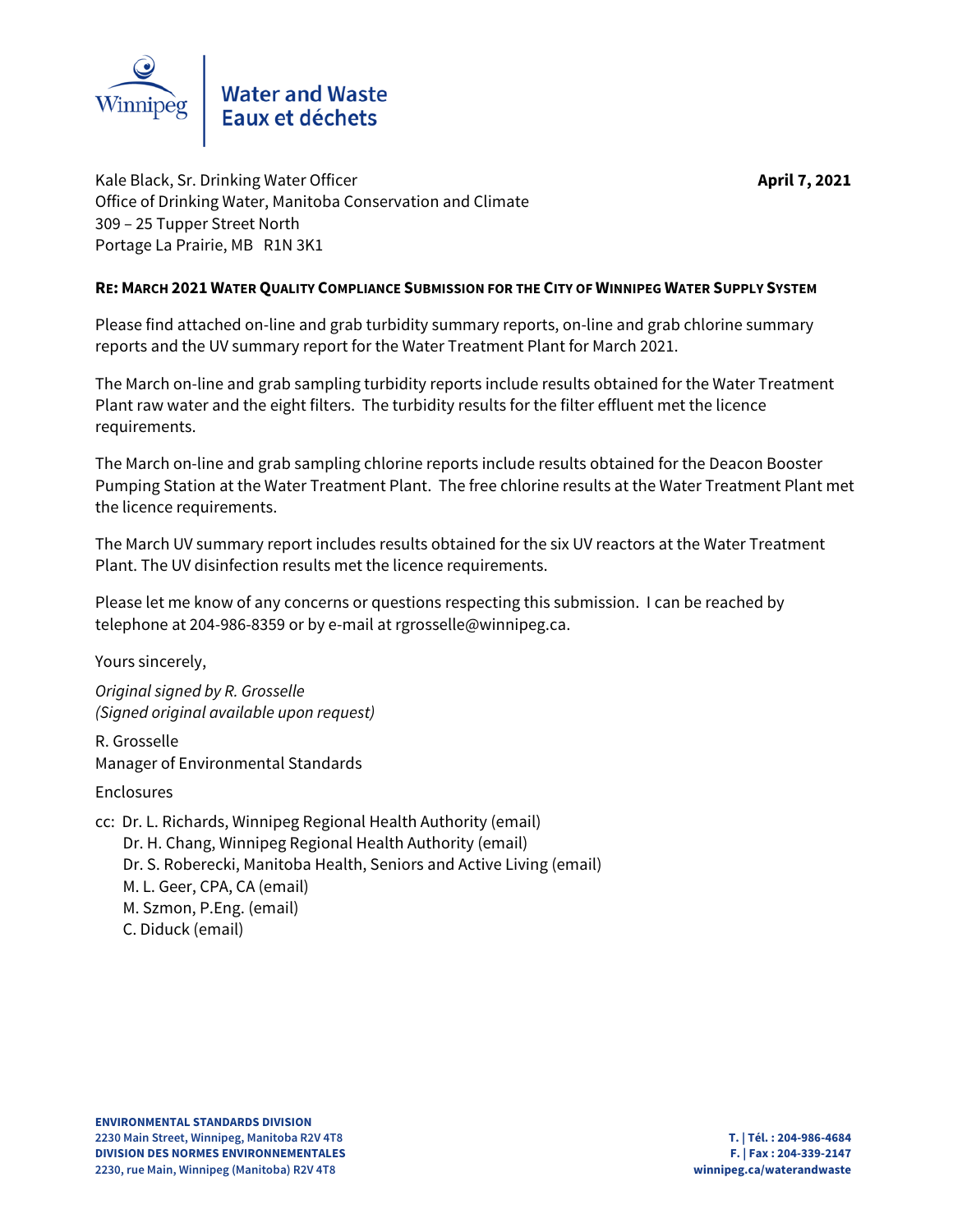

## **CITY OF WINNIPEG**

## WATER AND WASTE DEPARTMENT

WATER SERVICES

### Water System Code: **252.00** Licence Number: **PWS-09-412-01**

### WATER TREATMENT PLANT TURBIDITY ON-LINE MONITORING REPORT

|                                                     | March 2021 Turbidity (NTU) |      |           |      |            |      |          |      |            |           |          |          |                               |      |           |                                                                                                            |           |  |  |  |
|-----------------------------------------------------|----------------------------|------|-----------|------|------------|------|----------|------|------------|-----------|----------|----------|-------------------------------|------|-----------|------------------------------------------------------------------------------------------------------------|-----------|--|--|--|
|                                                     | Raw                        |      | Filter #1 |      | Filter #2  |      | Filter#3 |      | Filter #4  | Filter #5 |          | Filter#6 |                               |      | Filter #7 |                                                                                                            | Filter #8 |  |  |  |
| Date                                                | Avg                        | Avg  | Max       | Avg  | Max        | Avg  | Max      | Avg  | Max        | Avg       | Max      | Avg      | Max                           | Avg  | Max       | Avg                                                                                                        | Max       |  |  |  |
| 1/03/2021                                           | 0.32                       | 0.07 | 0.10      | 0.01 | 0.05       | 0.01 | 0.06     | 0.06 | 0.11       | 0.01      | 0.02     | 0.00     | 0.03                          | 0.05 | 0.09      | 0.02                                                                                                       | 0.07      |  |  |  |
| 2/03/2021                                           | 0.32                       | 0.06 | 0.10      | 0.02 | 0.02       | 0.01 | 0.05     | 0.08 | 0.10       | 0.01      | 0.04     | 0.00     | 0.04                          | 0.05 | 0.09      | 0.02                                                                                                       | 0.07      |  |  |  |
| 3/03/2021                                           | 0.31                       | 0.06 | 0.10      | 0.02 | 0.05       | 0.01 | 0.03     | 0.06 | 0.10       | 0.01      | 0.05     | 0.02     | 0.07                          | 0.04 | 0.06      | 0.02                                                                                                       | 0.06      |  |  |  |
| 4/03/2021                                           | 0.31                       | 0.06 | 0.08      | 0.02 | 0.06       | 0.01 | 0.04     | 0.06 | 0.10       | 0.01      | 0.07     | 0.05     | 0.10                          | 0.05 | 0.08      | 0.02                                                                                                       | 0.04      |  |  |  |
| 5/03/2021                                           | 0.32                       | OL   | OL        | 0.02 | 0.05       | 0.01 | 0.04     | 0.06 | 0.12       | 0.01      | 0.04     | 0.05     | 0.10                          | 0.05 | 0.10      | 0.02                                                                                                       | 0.07      |  |  |  |
| 6/03/2021                                           | 0.32                       | 0.05 | 0.11      | 0.02 | 0.03       | 0.01 | 0.05     | 0.07 | 0.10       | 0.01      | 0.06     | 0.05     | 0.07                          | 0.05 | 0.09      | 0.02                                                                                                       | 0.11      |  |  |  |
| 7/03/2021                                           | 0.33                       | 0.06 | 0.11      | 0.02 | 0.05       | 0.01 | 0.02     | 0.06 | 0.10       | 0.01      | 0.05     | 0.05     | 0.09                          | 0.05 | 0.06      | 0.02                                                                                                       | 0.08      |  |  |  |
| 8/03/2021                                           | 0.34                       | 0.07 | 0.08      | 0.01 | 0.05       | 0.01 | 0.05     | 0.07 | 0.10       | 0.00      | 0.05     | 0.05     | 0.09                          | 0.05 | 0.09      | 0.03                                                                                                       | 0.05      |  |  |  |
| 9/03/2021                                           | 0.37                       | 0.06 | 0.12      | 0.02 | 0.05       | 0.02 | 0.10     | 0.07 | 0.11       | 0.02      | 0.11     | 0.05     | 0.30                          | 0.05 | 0.25      | 0.03                                                                                                       | 0.20      |  |  |  |
| 10/03/2021                                          | 0.36                       | 0.07 | 0.11      | 0.02 | 0.06       | 0.01 | 0.05     | 0.07 | 0.10       | 0.01      | 0.09     | 0.06     | 0.26                          | 0.04 | 0.21      | 0.02                                                                                                       | 0.17      |  |  |  |
| 11/03/2021                                          | 0.38                       | 0.07 | 0.08      | 0.01 | 0.04       | 0.01 | 0.06     | 0.06 | 0.12       | 0.01      | 0.05     | 0.05     | 0.09                          | 0.05 | 0.08      | 0.03                                                                                                       | 0.16      |  |  |  |
| 12/03/2021                                          | 0.37                       | 0.07 | 0.11      | 0.01 | 0.06       | 0.01 | 0.04     | 0.07 | 0.09       | 0.01      | 0.03     | 0.05     | 0.09                          | 0.05 | 0.08      | 0.03                                                                                                       | 0.07      |  |  |  |
| 13/03/2021                                          | 0.39                       | 0.07 | 0.11      | 0.02 | 0.05       | 0.01 | 0.02     | 0.06 | 0.12       | 0.01      | 0.05     | 0.06     | 0.07                          | 0.04 | 0.08      | 0.03                                                                                                       | 0.07      |  |  |  |
| 14/03/2021                                          | 0.39                       | 0.07 | 0.08      | 0.02 | 0.05       | 0.01 | 0.04     | 0.07 | 0.12       | 0.01      | 0.05     | 0.05     | 0.09                          | 0.05 | 0.07      | 0.03                                                                                                       | 0.04      |  |  |  |
| 15/03/2021                                          | 0.41                       | 0.07 | 0.10      | 0.02 | 0.05       | 0.01 | 0.04     | 0.07 | 0.08       | 0.01      | 0.03     | 0.05     | 0.10                          | 0.04 | 0.08      | 0.03                                                                                                       | 0.16      |  |  |  |
| 16/03/2021                                          | 0.41                       | 0.06 | 0.10      | 0.02 | 0.03       | 0.01 | 0.04     | 0.07 | 0.10       | 0.01      | 0.04     | 0.05     | 0.07                          | 0.04 | 0.07      | 0.03                                                                                                       | 0.06      |  |  |  |
| 17/03/2021                                          | 0.42                       | 0.06 | 0.11      | 0.01 | 0.04       | 0.01 | 0.03     | 0.06 | 0.10       | 0.00      | 0.05     | 0.05     | 0.09                          | 0.05 | 0.07      | 0.02                                                                                                       | 0.07      |  |  |  |
| 18/03/2021                                          | 0.43                       | 0.07 | 0.09      | 0.01 | 0.05       | 0.01 | 0.06     | 0.07 | 0.11       | 0.01      | 0.02     | 0.05     | 0.10                          | 0.05 | 0.08      | 0.04                                                                                                       | 0.07      |  |  |  |
| 19/03/2021                                          | 0.44                       | 0.07 | 0.11      | 0.02 | 0.03       | 0.01 | 0.05     | 0.07 | 0.08       | 0.02      | 0.04     | 0.05     | 0.10                          | 0.04 | 0.08      | 0.03                                                                                                       | 0.12      |  |  |  |
| 20/03/2021                                          | 0.44                       | 0.07 | 0.11      | 0.02 | 0.05       | 0.01 | 0.02     | 0.06 | 0.13       | 0.02      | 0.06     | 0.06     | 0.08                          | 0.04 | 0.06      | 0.03                                                                                                       | 0.09      |  |  |  |
| 21/03/2021                                          | 0.44                       | 0.08 | 0.09      | 0.01 | 0.04       | 0.01 | 0.04     | 0.06 | 0.09       | 0.02      | 0.04     | 0.06     | 0.11                          | 0.05 | 0.09      | 0.04                                                                                                       | 0.07      |  |  |  |
| 22/03/2021                                          | 0.46                       | 0.07 | 0.11      | 0.01 | 0.02       | 0.01 | 0.04     | 0.07 | 0.08       | 0.02      | 0.05     | 0.05     | 0.07                          | 0.05 | 0.09      | 0.04                                                                                                       | 0.13      |  |  |  |
| 23/03/2021                                          | 0.48                       | 0.07 | 0.11      | 0.01 | 0.04       | 0.01 | 0.02     | 0.06 | 0.09       | 0.01      | 0.05     | 0.06     | 0.09                          | 0.04 | 0.06      | 0.03                                                                                                       | 0.08      |  |  |  |
| 24/03/2021                                          | 0.51                       | 0.07 | 0.09      | 0.01 | 0.04       | 0.01 | 0.04     | 0.06 | 0.09       | 0.01      | 0.03     | 0.05     | 0.08                          | 0.05 | 0.08      | 0.04                                                                                                       | 0.06      |  |  |  |
| 25/03/2021                                          | 0.98                       | 0.04 | 0.11      | 0.01 | 0.04       | 0.01 | 0.05     | 0.05 | 0.12       | 0.01      | 0.12     | 0.04     | 0.17                          | 0.03 | 0.14      | 0.02                                                                                                       | 0.14      |  |  |  |
| 26/03/2021                                          | 0.53                       | 0.06 | 0.08      | 0.02 | 0.04       | 0.01 | 0.03     | 0.05 | 0.08       | 0.00      | 0.04     | 0.05     | 0.09                          | 0.05 | 0.07      | 0.05                                                                                                       | 0.07      |  |  |  |
| 27/03/2021                                          | 0.54                       | 0.08 | 0.12      | 0.02 | 0.05       | 0.01 | 0.04     | 0.03 | 0.04       | 0.01      | 0.03     | 0.05     | 0.09                          | 0.04 | 0.07      | 0.04                                                                                                       | 0.08      |  |  |  |
| 28/03/2021                                          | 0.56                       | 0.07 | 0.10      | 0.02 | 0.03       | 0.01 | 0.03     | 0.03 | 0.05       | 0.01      | 0.04     | 0.05     | 0.08                          | 0.04 | 0.08      | 0.05                                                                                                       | 0.09      |  |  |  |
| 29/03/2021                                          | 0.57                       | 0.06 | 0.12      | 0.02 | 0.05       | 0.01 | 0.02     | 0.03 | 0.06       | 0.01      | 0.06     | 0.06     | 0.09                          | 0.05 | 0.06      | 0.05                                                                                                       | 0.08      |  |  |  |
| 30/03/2021                                          | 0.61                       | 0.09 | 0.10      | 0.02 | 0.06       | 0.01 | 0.05     | 0.03 | 0.07       | 0.02      | 0.04     | 0.07     | 0.13                          | 0.05 | 0.10      | 0.07                                                                                                       | 0.12      |  |  |  |
| 31/03/2021                                          | 0.62                       | 0.08 | 0.13      | 0.02 | 0.05       | 0.01 | 0.05     | 0.04 | 0.06       | 0.02      | 0.06     | 0.06     | 0.07                          | 0.05 | 0.10      | 0.06                                                                                                       | 0.14      |  |  |  |
| Total Number of Measurements Taken, A:              |                            |      | 12133     |      | 13657      |      | 13951    |      | 13855      |           | 14886    |          | 14896                         |      | 15335     |                                                                                                            | 16929     |  |  |  |
| Turbidity Standard for Monitoring Location (NTU):   |                            |      | 0.3       |      | 0.3        |      | 0.3      |      | 0.3        |           | 0.3      |          | 0.3                           |      | 0.3       |                                                                                                            | 0.3       |  |  |  |
| Number of Measurements Meeting Standard, B:         |                            |      | 12133     |      | 13657      |      | 13951    |      | 13855      |           | 14886    |          | 14896                         |      | 15335     |                                                                                                            | 16929     |  |  |  |
| Compliance with Turbidity Standard, C = B/A X 100%: |                            |      | 100.000%  |      | 100.000%   |      | 100.000% |      | 100.000%   |           | 100.000% |          | 100.000%                      |      | 100.000%  |                                                                                                            | 100.000%  |  |  |  |
|                                                     | OL - Offline               |      |           |      |            |      |          |      |            |           |          |          |                               |      |           | File Path: N:\Water Treatment Branch\Administration\Reports\Regulatory Submissions\Turbidity\2021\03-March |           |  |  |  |
| Submitted By (Print):                               |                            |      |           |      | D.Merredew |      |          |      | Signature: |           |          |          | Original signed by D.Merredew |      |           |                                                                                                            |           |  |  |  |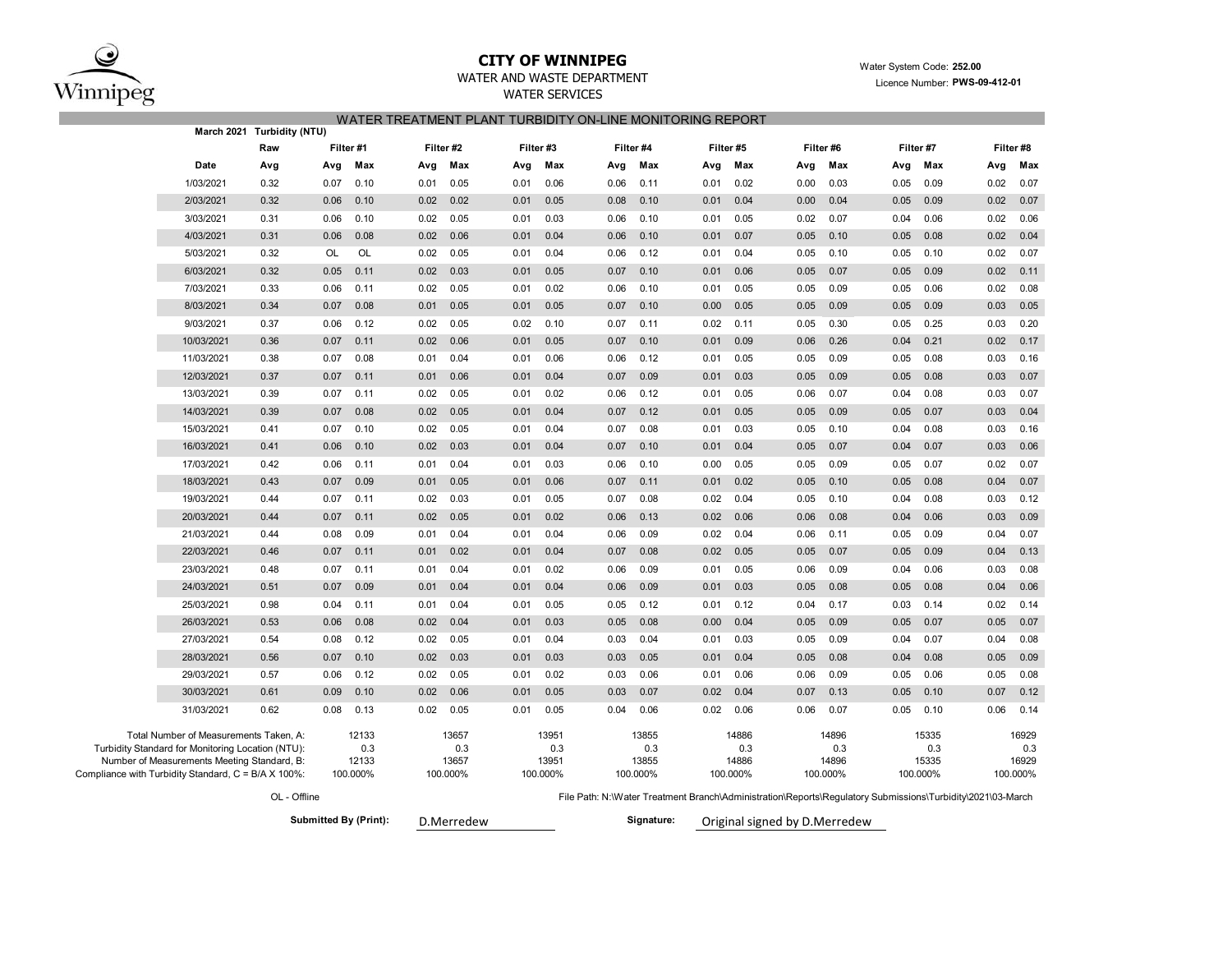

#### CITY OF WINNIPEG WATER AND WASTE DEPARTMENTENVIRONMENTAL STANDARDS DIVISION

#### **WATER TREATMENT PLANT TURBIDITY GRAB MONITORING REPORT**

| Water System Code: 252.00                                | <b>Turbidity (NTU)</b> |                  |           |           |           |                     |           |           |           |           |           |           |                     |           |                     |           |           |           |
|----------------------------------------------------------|------------------------|------------------|-----------|-----------|-----------|---------------------|-----------|-----------|-----------|-----------|-----------|-----------|---------------------|-----------|---------------------|-----------|-----------|-----------|
| Licence No. PWS-09-412-01                                |                        |                  |           |           |           |                     |           |           |           |           |           |           |                     |           |                     |           |           |           |
|                                                          |                        | <b>Raw Water</b> |           | Filter 1  |           | Filter <sub>2</sub> |           | Filter 3  | Filter 4  |           |           | Filter 5  | Filter <sub>6</sub> |           | Filter <sub>7</sub> |           | Filter 8  |           |
| Date                                                     | Grab                   | Analyser         | Grab      | Analyser  | Grab      | Analyser            | Grab      | Analyser  | Grab      | Analyser  | Grab      | Analyser  | Grab                | Analyser  | Grab                | Analyser  | Grab      | Analyser  |
| 01-Mar-2021                                              | 0.43                   | 0.32             | 0.08      | 0.08      | 0.07      | 0.02                | 0.10      | 0.04      | 0.07      | 0.08      | 0.09      | 0.02      | 0.08                | < 0.02    | 0.12                | 0.06      | 0.10      | 0.03      |
| 02-Mar-2021                                              | 0.42                   | 0.30             | 0.11      | 0.10      | 0.08      | 0.02                | 0.11      | 0.02      | 0.09      | 0.09      | 0.10      | 0.03      | 0.09                | < 0.02    | 0.09                | 0.04      | 0.14      | 0.04      |
| 03-Mar-2021                                              | 0.46                   | 0.30             | 0.09      | 0.06      | 0.09      | 0.02                | 0.08      | 0.02      | 0.09      | 0.09      | 0.11      | 0.03      | 0.11                | < 0.02    | 0.10                | 0.04      | 0.08      | 0.02      |
| 04-Mar-2021                                              | 0.44                   | 0.30             | 0.08      | 0.07      | OL        | OL                  | 0.11      | 0.03      | 0.07      | 0.07      | 0.08      | < 0.02    | 0.14                | 0.09      | 0.10                | 0.05      | 0.10      | 0.02      |
| 05-Mar-2021                                              | 0.44                   | 0.30             | OL        | OL        | 0.07      | 0.02                | OL        | OL        | 0.09      | 0.08      | 0.08      | 0.02      | 0.08                | 0.06      | 0.12                | 0.07      | 0.10      | 0.03      |
| 06-Mar-2021                                              | <b>NS</b>              | <b>NS</b>        | <b>NS</b> | <b>NS</b> | <b>NS</b> | <b>NS</b>           | <b>NS</b> | <b>NS</b> | <b>NS</b> | <b>NS</b> | <b>NS</b> | <b>NS</b> | <b>NS</b>           | <b>NS</b> | <b>NS</b>           | <b>NS</b> | <b>NS</b> | <b>NS</b> |
| 07-Mar-2021                                              | <b>NS</b>              | <b>NS</b>        | <b>NS</b> | <b>NS</b> | <b>NS</b> | <b>NS</b>           | <b>NS</b> | <b>NS</b> | <b>NS</b> | <b>NS</b> | <b>NS</b> | <b>NS</b> | <b>NS</b>           | <b>NS</b> | <b>NS</b>           | <b>NS</b> | <b>NS</b> | <b>NS</b> |
| 08-Mar-2021                                              | 0.45                   | 0.33             | 0.08      | 0.07      | 0.07      | 0.02                | 0.09      | 0.03      | 0.07      | 0.08      | 0.08      | 0.02      | 0.11                | 0.08      | 0.09                | 0.05      | 0.09      | 0.02      |
| 09-Mar-2021                                              | 0.43                   | 0.32             | 0.09      | 0.08      | 0.09      | 0.02                | 0.08      | 0.02      | 0.08      | 0.08      | 0.09      | 0.02      | 0.09                | 0.06      | 0.20                | 0.12      | 0.11      | 0.04      |
| 10-Mar-2021                                              | 0.45                   | 0.33             | 0.08      | 0.08      | 0.09      | 0.03                | 0.08      | 0.02      | 0.08      | 0.09      | 0.11      | 0.04      | 0.10                | 0.06      | 0.10                | 0.04      | 0.08      | < 0.02    |
| 11-Mar-2021                                              | 0.46                   | 0.34             | 0.07      | 0.08      | OL        | <b>OL</b>           | 0.07      | 0.02      | 0.07      | 0.08      | 0.09      | < 0.02    | 0.14                | 0.09      | 0.13                | 0.05      | 0.10      | 0.02      |
| 12-Mar-2021                                              | 0.45                   | 0.35             | 0.08      | 0.09      | 0.06      | < 0.02              | 0.06      | < 0.02    | 0.06      | 0.08      | 0.08      | 0.02      | 0.10                | 0.06      | OL                  | 0L        | 0.10      | 0.04      |
| 13-Mar-2021                                              | <b>NS</b>              | <b>NS</b>        | <b>NS</b> | <b>NS</b> | <b>NS</b> | <b>NS</b>           | <b>NS</b> | <b>NS</b> | <b>NS</b> | <b>NS</b> | <b>NS</b> | <b>NS</b> | <b>NS</b>           | <b>NS</b> | <b>NS</b>           | <b>NS</b> | <b>NS</b> | <b>NS</b> |
| 14-Mar-2021                                              | <b>NS</b>              | <b>NS</b>        | <b>NS</b> | <b>NS</b> | <b>NS</b> | <b>NS</b>           | <b>NS</b> | <b>NS</b> | <b>NS</b> | <b>NS</b> | <b>NS</b> | <b>NS</b> | <b>NS</b>           | <b>NS</b> | <b>NS</b>           | <b>NS</b> | <b>NS</b> | <b>NS</b> |
| 15-Mar-2021                                              | 0.45                   | 0.39             | 0.08      | 0.09      | 0.07      | 0.02                | 0.07      | < 0.02    | 0.06      | 0.07      | 0.08      | < 0.02    | 0.08                | 0.05      | 0.10                | 0.05      | 0.10      | 0.03      |
| 16-Mar-2021                                              | 0.47                   | 0.40             | 0.10      | 0.09      | 0.07      | 0.02                | 0.08      | 0.02      | 0.07      | 0.08      | 0.10      | 0.03      | 0.09                | 0.06      | 0.08                | 0.04      | 0.08      | 0.02      |
| 17-Mar-2021                                              | 0.51                   | 0.41             | 0.09      | 0.08      | 0.09      | 0.03                | 0.07      | 0.02      | 0.09      | 0.10      | 0.07      | < 0.02    | 0.10                | 0.06      | 0.08                | 0.04      | 0.09      | 0.02      |
| 18-Mar-2021                                              | 0.54                   | 0.40             | 0.08      | 0.08      | 0.07      | 0.02                | 0.09      | 0.04      | 0.06      | 0.08      | 0.08      | < 0.02    | 0.12                | 0.04      | 0.09                | 0.09      | 0.09      | 0.09      |
| 19-Mar-2021                                              | 0.51                   | 0.42             | 0.08      | 0.09      | 0.08      | 0.02                | 0.07      | < 0.02    | 0.09      | 0.07      | 0.09      | 0.02      | 0.11                | 0.07      | 0.13                | 0.04      | OL        | OL        |
| 20-Mar-2021                                              | <b>NS</b>              | <b>NS</b>        | <b>NS</b> | <b>NS</b> | <b>NS</b> | <b>NS</b>           | <b>NS</b> | <b>NS</b> | <b>NS</b> | <b>NS</b> | <b>NS</b> | <b>NS</b> | <b>NS</b>           | <b>NS</b> | <b>NS</b>           | <b>NS</b> | <b>NS</b> | <b>NS</b> |
| 21-Mar-2021                                              | <b>NS</b>              | <b>NS</b>        | <b>NS</b> | <b>NS</b> | <b>NS</b> | <b>NS</b>           | <b>NS</b> | <b>NS</b> | <b>NS</b> | <b>NS</b> | <b>NS</b> | <b>NS</b> | <b>NS</b>           | <b>NS</b> | <b>NS</b>           | <b>NS</b> | <b>NS</b> | <b>NS</b> |
| 22-Mar-2021                                              | 0.52                   | 0.45             | 0.09      | 0.09      | 0.08      | 0.02                | 0.06      | < 0.02    | 0.07      | 0.07      | 0.08      | 0.03      | 0.09                | 0.07      | 0.09                | 0.04      | 0.11      | 0.06      |
| 23-Mar-2021                                              | 0.54                   | 0.46             | 0.09      | 0.08      | 0.09      | 0.03                | 0.06      | < 0.02    | 0.09      | 0.08      | 0.08      | < 0.02    | 0.10                | 0.07      | 0.08                | 0.04      | 0.09      | 0.03      |
| 24-Mar-2021                                              | 0.58                   | 0.49             | 0.06      | 0.08      | 0.06      | 0.02                | 0.09      | 0.02      | 0.06      | 0.07      | 0.08      | < 0.02    | 0.16                | 0.08      | 0.10                | 0.05      | 0.10      | 0.04      |
| 25-Mar-2021                                              | 0.58                   | 0.53             | 0.09      | 0.10      | 0.06      | 0.02                | 0.06      | < 0.02    | 0.06      | 0.07      | 0.08      | 0.02      | 0.07                | 0.06      | 0.07                | 0.04      | OL        | OL        |
| 26-Mar-2021                                              | 0.59                   | 0.51             | 0.06      | 0.08      | 0.05      | 0.02                | 0.08      | 0.02      | 0.06      | 0.08      | 0.07      | < 0.02    | <b>OL</b>           | <b>OL</b> | 0.08                | 0.04      | 0.07      | 0.04      |
| 27-Mar-2021                                              | <b>NS</b>              | <b>NS</b>        | <b>NS</b> | <b>NS</b> | <b>NS</b> | <b>NS</b>           | <b>NS</b> | <b>NS</b> | <b>NS</b> | <b>NS</b> | <b>NS</b> | <b>NS</b> | <b>NS</b>           | <b>NS</b> | <b>NS</b>           | <b>NS</b> | <b>NS</b> | <b>NS</b> |
| 28-Mar-2021                                              | <b>NS</b>              | <b>NS</b>        | <b>NS</b> | <b>NS</b> | <b>NS</b> | <b>NS</b>           | <b>NS</b> | <b>NS</b> | <b>NS</b> | <b>NS</b> | <b>NS</b> | <b>NS</b> | <b>NS</b>           | <b>NS</b> | <b>NS</b>           | <b>NS</b> | <b>NS</b> | <b>NS</b> |
| 29-Mar-2021                                              | 0.60                   | 0.53             | 0.12      | 0.08      | 0.08      | 0.03                | 0.08      | < 0.02    | 0.09      | 0.05      | 0.07      | < 0.02    | 0.09                | 0.07      | 0.08                | 0.04      | 0.07      | 0.05      |
| 30-Mar-2021                                              | 0.59                   | 0.57             | 0.08      | 0.09      | 0.06      | 0.02                | 0.10      | 0.04      | 0.07      | 0.03      | 0.08      | 0.03      | 0.10                | 0.07      | 0.13                | 0.07      | 0.11      | 0.07      |
| 31-Mar-2021                                              | 0.61                   | 0.61             | 0.11      | 0.13      | 0.07      | 0.03                | 0.07      | < 0.02    | 0.07      | 0.05      | 0.10      | 0.04      | 0.10                | 0.07      | 0.10                | 0.04      | 0.15      | 0.09      |
| Total number of measurements taken, A:                   |                        |                  | 22        |           | 21        |                     | 22        |           | 23        |           | 23        |           | 22                  |           | 22                  |           | 21        |           |
| <b>Turbidity Standard for Monitoring Location (NTU):</b> |                        |                  | 0.30      |           | 0.30      |                     | 0.30      |           | 0.30      |           | 0.30      |           | 0.30                |           | 0.30                |           | 0.30      |           |
| Number of measurements meeting standard, B:              |                        |                  | 22        |           | 21        |                     | 22        |           | 23        |           | 23        |           | 22                  |           | 22                  |           | 21        |           |
| Compliance with Turbidity Standard, C= B/A X 100%:       |                        |                  | 100%      |           | 100%      |                     | 100%      |           | 100%      |           | 100%      |           | 100%                |           | 100%                |           | 100%      |           |

NS: No Sample NA: Not Analyzed OL: Off-Line NR: No Result IM: Instrument Maintenance

**Comments:**

 **Compiled By: H.Demchenko**

> **Authorized By: C. Diduck**

**1-Apr-21**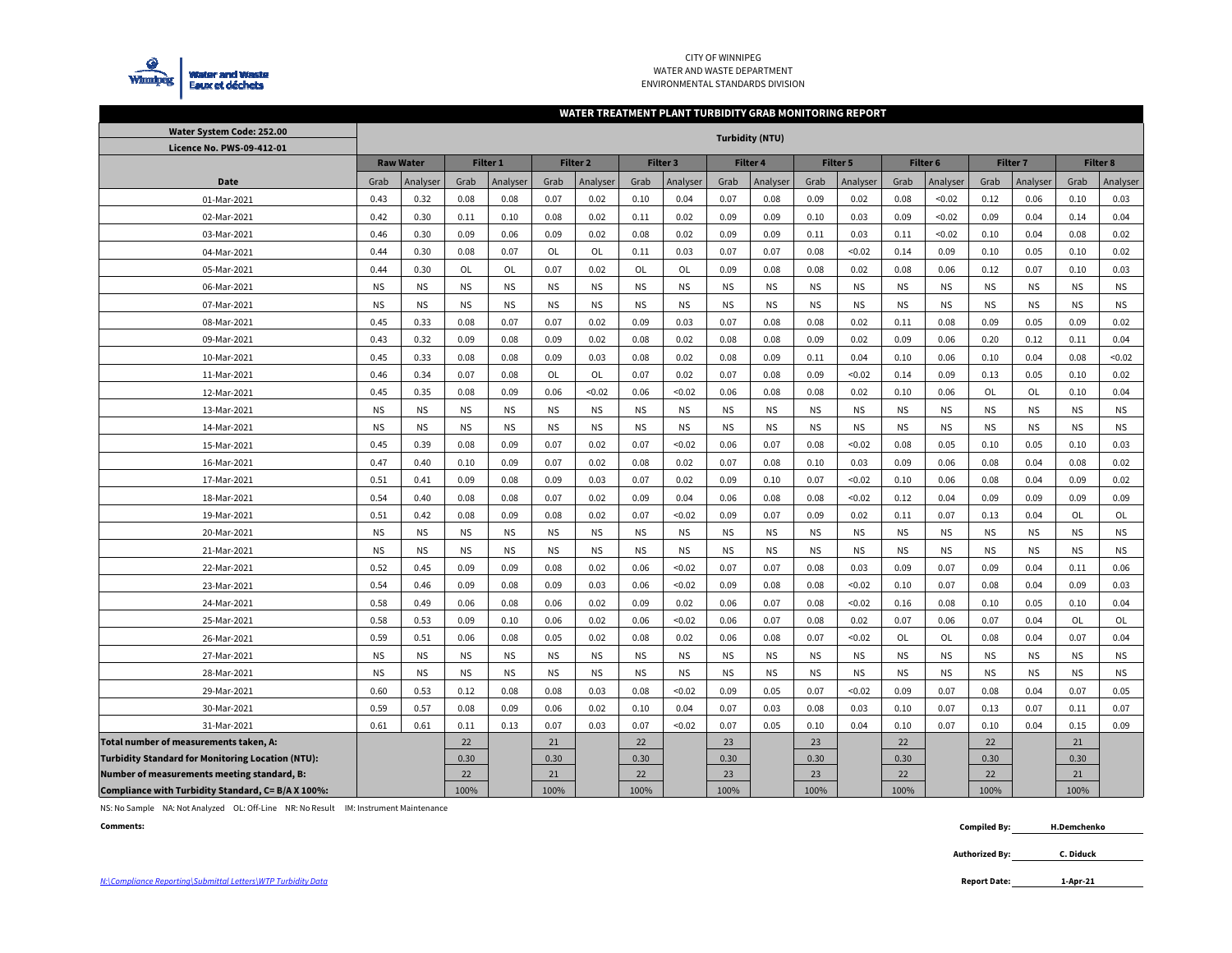

**City Of Winnipeg**

Water and Waste Department Water Services

WATER TREATMENT PLANT FREE CHLORINE ON-LINE MONITORING REPORT

Deacon Booster Pumping Station

| Water System Code:     |
|------------------------|
| Licence Number:        |
| <b>Report Created:</b> |

Water System Code: **252.00**

Licence Number: **PWS-09-412-01**

Report Created: 01 April 2021 Report Period: March 2021

|                                             | <b>BRANCH1</b> | [mg/L]  | <b>BRANCH 2</b> | [mg/L]  |
|---------------------------------------------|----------------|---------|-----------------|---------|
| Date                                        | Average        | Minimum | Average         | Minimum |
| 01/03/2021                                  | 1.11           | 1.03    | 1.18            | 1.13    |
| 02/03/2021                                  | 1.12           | 0.99    | 1.17            | 1.10    |
| 03/03/2021                                  | 1.14           | 1.04    | 1.15            | 1.10    |
| 04/03/2021                                  | 1.12           | 1.04    | 1.13            | 1.07    |
| 05/03/2021                                  | 1.16           | 1.02    | 1.13            | 1.01    |
| 06/03/2021                                  | 1.16           | 1.08    | 1.12            | 1.05    |
| 07/03/2021                                  | 1.11           | 1.00    | 1.07            | 0.99    |
| 08/03/2021                                  | 1.09           | 0.99    | 1.08            | 1.02    |
| 09/03/2021                                  | 1.06           | 0.71    | 1.05            | 0.77    |
| 10/03/2021                                  | 1.10           | 1.01    | 1.08            | 0.96    |
| 11/03/2021                                  | 1.15           | 1.06    | 1.11            | 1.06    |
| 12/03/2021                                  | 1.13           | 1.04    | 1.12            | 1.06    |
| 13/03/2021                                  | 1.21           | 1.09    | 1.20            | 1.14    |
| 14/03/2021                                  | 1.26           | 1.16    | 1.23            | 1.12    |
| 15/03/2021                                  | 1.20           | 1.13    | 1.15            | 1.09    |
| 16/03/2021                                  | 1.23           | 1.10    | 1.19            | 1.06    |
| 17/03/2021                                  | 1.19           | 1.12    | 1.17            | 1.13    |
| 18/03/2021                                  | 1.17           | 1.11    | 1.16            | 1.10    |
| 19/03/2021                                  | 1.21           | 1.09    | 1.27            | 0.99    |
| 20/03/2021                                  | 1.16           | 1.01    | 1.22            | 1.03    |
| 21/03/2021                                  | 1.11           | 1.00    | 1.10            | 1.06    |
| 22/03/2021                                  | 1.14           | 1.03    | 1.17            | 1.08    |
| 23/03/2021                                  | 1.20           | 1.13    | 1.23            | 1.14    |
| 24/03/2021                                  | 1.27           | 1.10    | 1.30            | 1.14    |
| 25/03/2021                                  | 1.28           | 1.15    | 1.25            | 0.88    |
| 26/03/2021                                  | 1.26           | 1.15    | 1.15            | 1.03    |
| 27/03/2021                                  | 1.25           | 1.17    | 1.18            | 1.13    |
| 28/03/2021                                  | 1.23           | 1.09    | 1.22            | 1.15    |
| 29/03/2021                                  | 1.32           | 1.17    | 1.32            | 1.22    |
| 30/03/2021                                  | 1.29           | 1.19    | 1.28            | 1.23    |
| 31/03/2021                                  | 1.21           | 1.11    | 1.23            | 1.19    |
|                                             |                |         |                 |         |
| Total Number of Measurements, A:            |                | 21570   |                 | 21570   |
| Minimum Free Chlorine Standard:             |                | 0.5     |                 | 0.5     |
| Number of Measurements Meeting Standard, B: |                | 21570   |                 | 21570   |
| COMPLIANCE, $C = B/A \times 100\%$ :        |                | 100.00  |                 | 100.00  |

File Path: N:\Water Treatment Branch\Administration\Reports\Regulatory Submissions\Chlorine\2021\03-March

Submitted By (Print):

D.Merredew **Communist Communist Communist Communist Communist Communist Communist Communist Communist Communist Communist Communist Communist Communist Communist Communist Communist Communist Communist Communist Communist**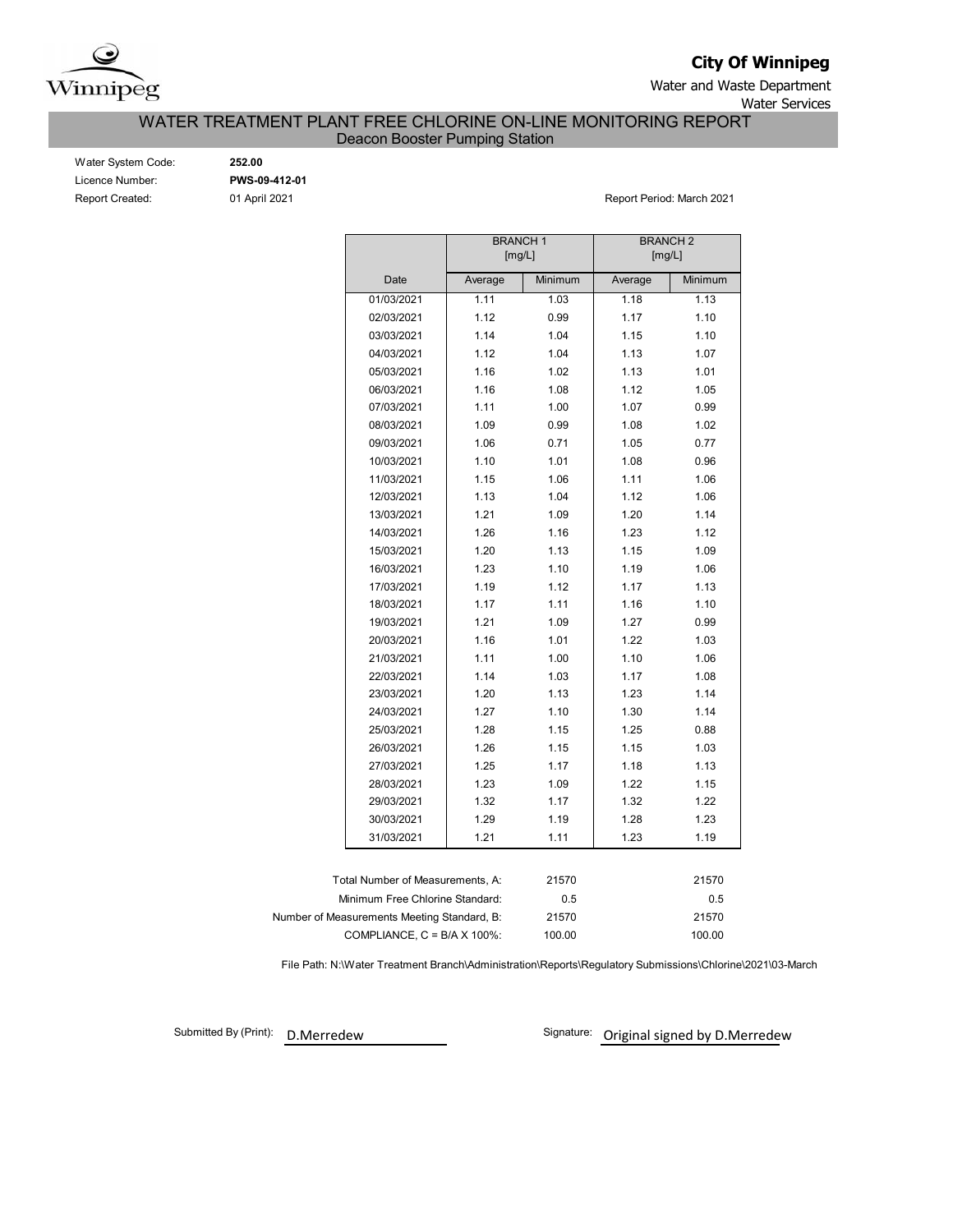

Water and Waste<br>Eaux et déchets

### CITY OF WINNIPEG WATER AND WASTE DEPARTMENT ENVIRONMENTAL STANDARDS DIVISION

# **WATER TREATMENT PLANT CHLORINE GRAB MONITORING REPORT**

| Water System Code: 252.00                                |           | <b>Deacon Booster Pumping Station Branch 1</b> |                                 | <b>Deacon Booster Pumping Station Branch 2</b> |                             |                                 |  |  |  |  |  |
|----------------------------------------------------------|-----------|------------------------------------------------|---------------------------------|------------------------------------------------|-----------------------------|---------------------------------|--|--|--|--|--|
| <b>Licence No. PWS-09-412-01</b>                         |           | <b>Free Chlorine (mg/L)</b>                    | <b>Total Chlorine</b><br>(mg/L) |                                                | <b>Free Chlorine (mg/L)</b> | <b>Total Chlorine</b><br>(mg/L) |  |  |  |  |  |
| <b>Date</b>                                              | Analyser  | Grab                                           | Grab                            | Analyser                                       | Grab                        | Grab                            |  |  |  |  |  |
| 01-Mar-2021                                              | 1.08      | 1.17                                           | 1.35                            | 1.16                                           | 1.22                        | 1.41                            |  |  |  |  |  |
| 02-Mar-2021                                              | 1.13      | 1.17                                           | 1.34                            | 1.13                                           | 1.13                        | 1.34                            |  |  |  |  |  |
| 03-Mar-2021                                              | 1.19      | 1.18                                           | 1.40                            | 1.18                                           | 1.16                        | 1.39                            |  |  |  |  |  |
| 04-Mar-2021                                              | 1.10      | 1.21                                           | 1.41                            | 1.12                                           | 1.24                        | 1.38                            |  |  |  |  |  |
| 05-Mar-2021                                              | 1.19      | 1.19                                           | 1.35                            | 1.18                                           | 1.17                        | 1.38                            |  |  |  |  |  |
| 06-Mar-2021                                              | ΝS        | <b>NS</b>                                      | <b>NS</b>                       | <b>NS</b>                                      | <b>NS</b>                   | <b>NS</b>                       |  |  |  |  |  |
| 07-Mar-2021                                              | <b>NS</b> | <b>NS</b>                                      | <b>NS</b>                       | <b>NS</b>                                      | <b>NS</b>                   | <b>NS</b>                       |  |  |  |  |  |
| 08-Mar-2021                                              | 1.10      | 1.11                                           | 1.32                            | 1.07                                           | 1.10                        | 1.27                            |  |  |  |  |  |
| 09-Mar-2021                                              | 1.11      | 1.13                                           | 1.35                            | 1.10                                           | 1.12                        | 1.33                            |  |  |  |  |  |
| 10-Mar-2021                                              | 1.06      | 1.07                                           | 1.18                            | 1.04                                           | 1.06                        | 1.25                            |  |  |  |  |  |
| 11-Mar-2021                                              | 1.18      | 1.16                                           | 1.34                            | 1.11                                           | 1.16                        | 1.33                            |  |  |  |  |  |
| 12-Mar-2021                                              | 1.13      | 1.13                                           | 1.33                            | 1.11                                           | 1.14                        | 1.32                            |  |  |  |  |  |
| 13-Mar-2021                                              | <b>NS</b> | <b>NS</b>                                      | <b>NS</b>                       | <b>NS</b>                                      | <b>NS</b>                   | <b>NS</b>                       |  |  |  |  |  |
| 14-Mar-2021                                              | <b>NS</b> | ΝS                                             | ΝS                              | <b>NS</b>                                      | <b>NS</b>                   | ΝS                              |  |  |  |  |  |
| 15-Mar-2021                                              | 1.23      | 1.18                                           | 1.40                            | 1.17                                           | 1.17                        | 1.37                            |  |  |  |  |  |
| 16-Mar-2021                                              | 1.24      | 1.23                                           | 1.38                            | 1.19                                           | 1.16                        | 1.38                            |  |  |  |  |  |
| 17-Mar-2021                                              | 1.19      | 1.16                                           | 1.34                            | 1.16                                           | 1.11                        | 1.33                            |  |  |  |  |  |
| 18-Mar-2021                                              | 1.21      | 1.18                                           | 1.38                            | 1.20                                           | 1.20                        | 1.38                            |  |  |  |  |  |
| 19-Mar-2021                                              | 1.20      | 1.14                                           | 1.34                            | 1.19                                           | 1.12                        | 1.27                            |  |  |  |  |  |
| 20-Mar-2021                                              | <b>NS</b> | <b>NS</b>                                      | <b>NS</b>                       | <b>NS</b>                                      | <b>NS</b>                   | <b>NS</b>                       |  |  |  |  |  |
| 21-Mar-2021                                              | <b>NS</b> | <b>NS</b>                                      | ΝS                              | <b>NS</b>                                      | <b>NS</b>                   | <b>NS</b>                       |  |  |  |  |  |
| 22-Mar-2021                                              | 1.07      | 1.16                                           | 1.29                            | 1.12                                           | 1.21                        | 1.36                            |  |  |  |  |  |
| 23-Mar-2021                                              | 1.25      | 1.17                                           | 1.35                            | 1.27                                           | 1.21                        | 1.36                            |  |  |  |  |  |
| 24-Mar-2021                                              | 1.14      | 1.25                                           | 1.42                            | 1.16                                           | 1.33                        | 1.47                            |  |  |  |  |  |
| 25-Mar-2021                                              | 1.36      | 1.30                                           | 1.54                            | 1.39                                           | 1.31                        | 1.54                            |  |  |  |  |  |
| 26-Mar-2021                                              | 1.28      | 1.35                                           | 1.55                            | 1.05                                           | 1.35                        | 1.54                            |  |  |  |  |  |
| 27-Mar-2021                                              | <b>NS</b> | <b>NS</b>                                      | <b>NS</b>                       | <b>NS</b>                                      | <b>NS</b>                   | <b>NS</b>                       |  |  |  |  |  |
| 28-Mar-2021                                              | <b>NS</b> | <b>NS</b>                                      | <b>NS</b>                       | <b>NS</b>                                      | <b>NS</b>                   | <b>NS</b>                       |  |  |  |  |  |
| 29-Mar-2021                                              | 1.24      | 1.25                                           | 1.43                            | 1.29                                           | 1.33                        | 1.47                            |  |  |  |  |  |
| 30-Mar-2021                                              | 1.28      | 1.25                                           | 1.47                            | 1.30                                           | 1.27                        | 1.46                            |  |  |  |  |  |
| 31-Mar-2021                                              | 1.18      | 1.20                                           | 1.40                            | 1.22                                           | 1.21                        | 1.41                            |  |  |  |  |  |
| Total number of measurements taken, A:                   |           | 23                                             |                                 |                                                | 23                          |                                 |  |  |  |  |  |
| <b>Chlorine Standard for Monitoring Location (mg/L):</b> |           | 0.50                                           |                                 |                                                | 0.50                        |                                 |  |  |  |  |  |
| Number of measurements meeting standard, B:              |           | 23                                             |                                 |                                                | 23                          |                                 |  |  |  |  |  |
| Compliance with Chlorine Standard, C= B/A X 100%:        |           | 100%                                           |                                 |                                                | 100%                        |                                 |  |  |  |  |  |

NS: No Sample NA: Not Analyzed OL: Off-Line NR: No Result IM: Instrument Maintenance

| Comments: | $\cdots$<br><b>Compiled By</b> | henko<br>в.<br><br> |  |
|-----------|--------------------------------|---------------------|--|
|           |                                |                     |  |

**Authorized By:**

**C. Diduck**

**1-Apr-21**